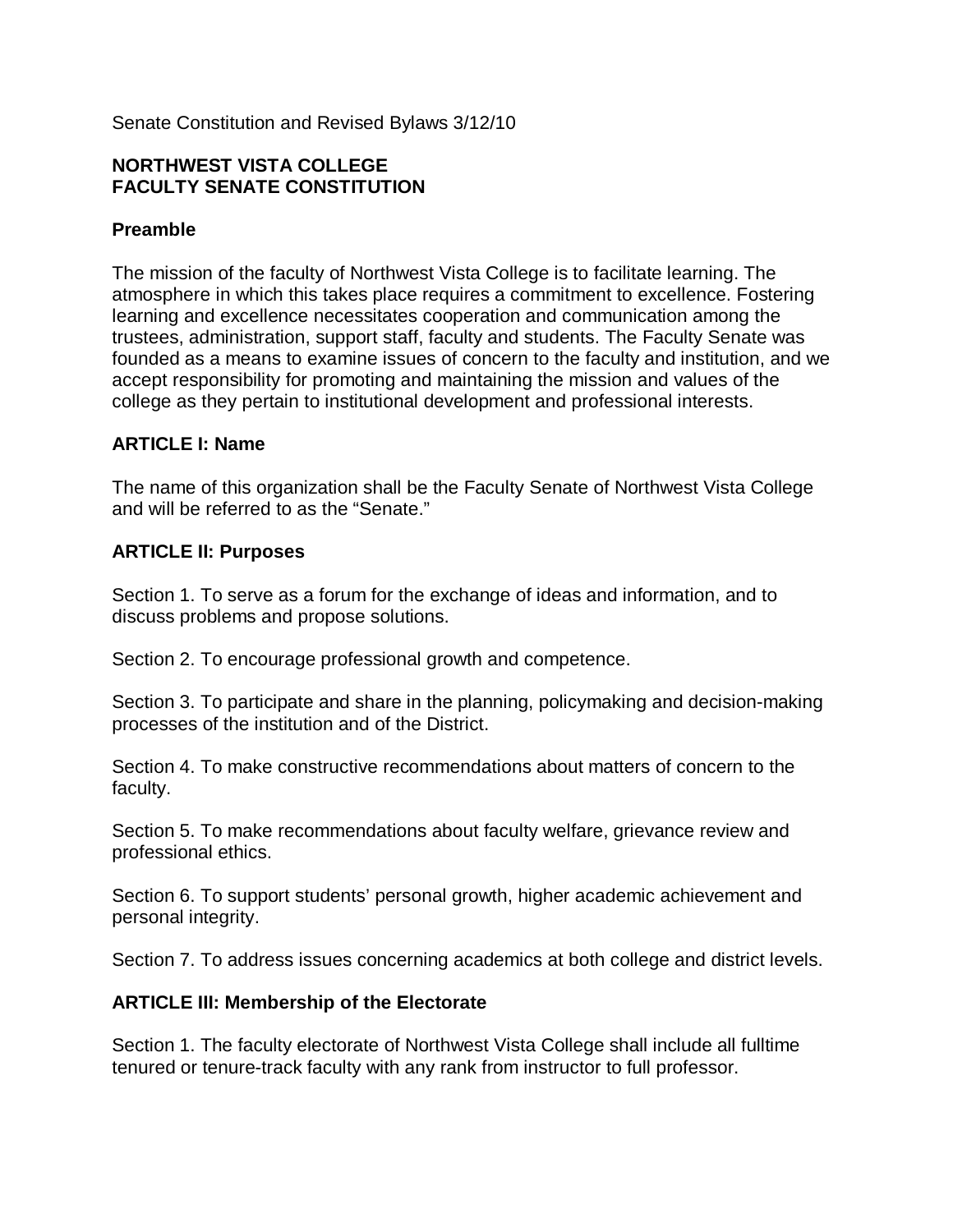Section 2. Individuals in college management positions are ineligible to serve in the electorate and in the Senate. Management positions include President, Vice Presidents, Deans and other positions with similar duties.

Section 3. Academic area Leaders are eligible to serve in the electorate and in the Senate.

Section 4. Individuals in administrative positions are eligible to serve in temporary Senate capacities at the discretion of the Senate President with the concurrence of a majority (50% + 1 vote) of the Senate.

# **ARTICLE IV: Dues**

No regular dues will be assessed. If an occasion arises when funds are needed, the issue will be addressed and decided by a vote.

## **ARTICLE V: Composition of the Senate**

Section 1. Fulltime tenured or tenure-track faculty are eligible to serve on the Senate as specified in Article III.

Section 2. The Senate will be constituted of an equivalent number of Senators who represent their respective academic areas and at-large Senators.

Section 3. One Senator will be elected by and from each academic area, with the remaining Senators elected at large.

Section 4. If NVC reorganizes academic areas, existing Senators will then serve out the terms to which they were elected.

Section 5. If an NVC reorganization of academic areas results in an academic area having no Senator elected from within an academic area by the academic area, the unrepresented academic area will elect a new senator as soon as possible and no later than 100 days after the announced restructuring. Senators elected pursuant to this Section will serve out a partial term lasting until the next regular election in the Fall.

Section 6. In the event that a Senator must be absent from a Faculty Senate meeting, the absent Senator may designate a voting representative as an alternate for no more than three meetings in a calendar year.

Section 7. If a Senator misses more than three meetings in a calendar year, the Senate may recommend removal from the Senate and replacement using a special election.

Section 8. Senate elections will be run by the Secretary of the Senate, under the supervision of the Senate President, pursuant to the Senate Constitution, Senate Bylaws and *Robert's Rules of Order*.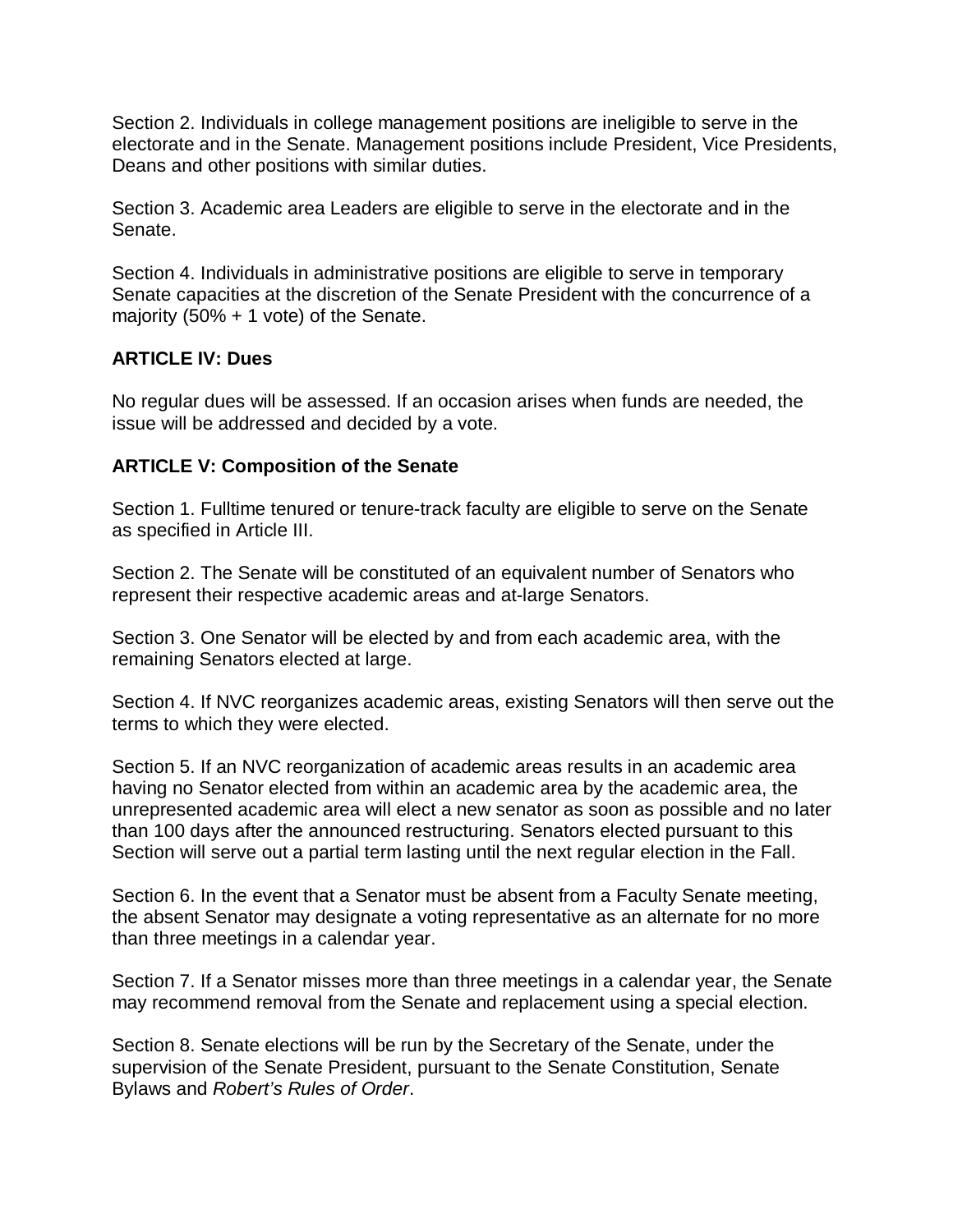Section 9. The Senators or the electorate may vote to remove a Senator from office if a majority of either group petitions or motions that such a recall take place. A two-thirds vote from either group is required for the recall of a Senator to take effect. A special election would then be held within 100 days of the removal of the Senator to replace the recalled Senator for the remaining term of office, and the position will be open for regular election in the Fall.

Section 10. Senators who vacate their positions due to reassignment, retirement, illness, death, or other reason will be replaced by a special election held within 100 days of the removal of the Senator to replace the recalled Senator for the remaining term of office, and the position will be open for regular election in the Fall.

#### **ARTICLE VI: Officers** and Executive Committee

Section 1. The officers of the Faculty Senate shall be the President, Vice President, Secretary/Treasurer, Parliamentarian, and Historian.

Section 2. The officers of the Faculty Senate will be elected by and from the Senate members pursuant to the Bylaws and *Robert's Rules of Order*.

Section 3. The Senate Executive Committee will be constituted of the five elected Officers of the Senate.

Section 4. The Senate Executive Committee will act on behalf of the Senate between meetings pursuant to *Robert's Rules of Order*.

#### **ARTICLE VII: Powers, Duties and Responsibilities of Officers**

Section 1. The President will be the presiding officer at all meetings and will be the spokesperson for the faculty electorate in official business with the administration and ACCD Board of Trustees. The President will edit and approve all formal communications and statements of policy issued in the name of the Faculty Senate and electorate.

Section 2. The Vice President shall preside over Senate meetings and Executive Committee meetings in the absence of the President. At the request of the President, the Vice President will represent the President and the Senate at appropriate external and internal meetings.

Section 3. The Secretary/Treasurer will be responsible for maintaining accurate minutes of the meetings and for distributing, to both the Senate and the electorate, copies of the minutes or other records of the official proceedings of the Senate and/or the Executive Committee. The distribution of the minutes will be accomplished as quickly as practicable. The Secretary will maintain a file of minutes, correspondence, policy decisions, Committee reports and other records of the Senate for the duration of his/her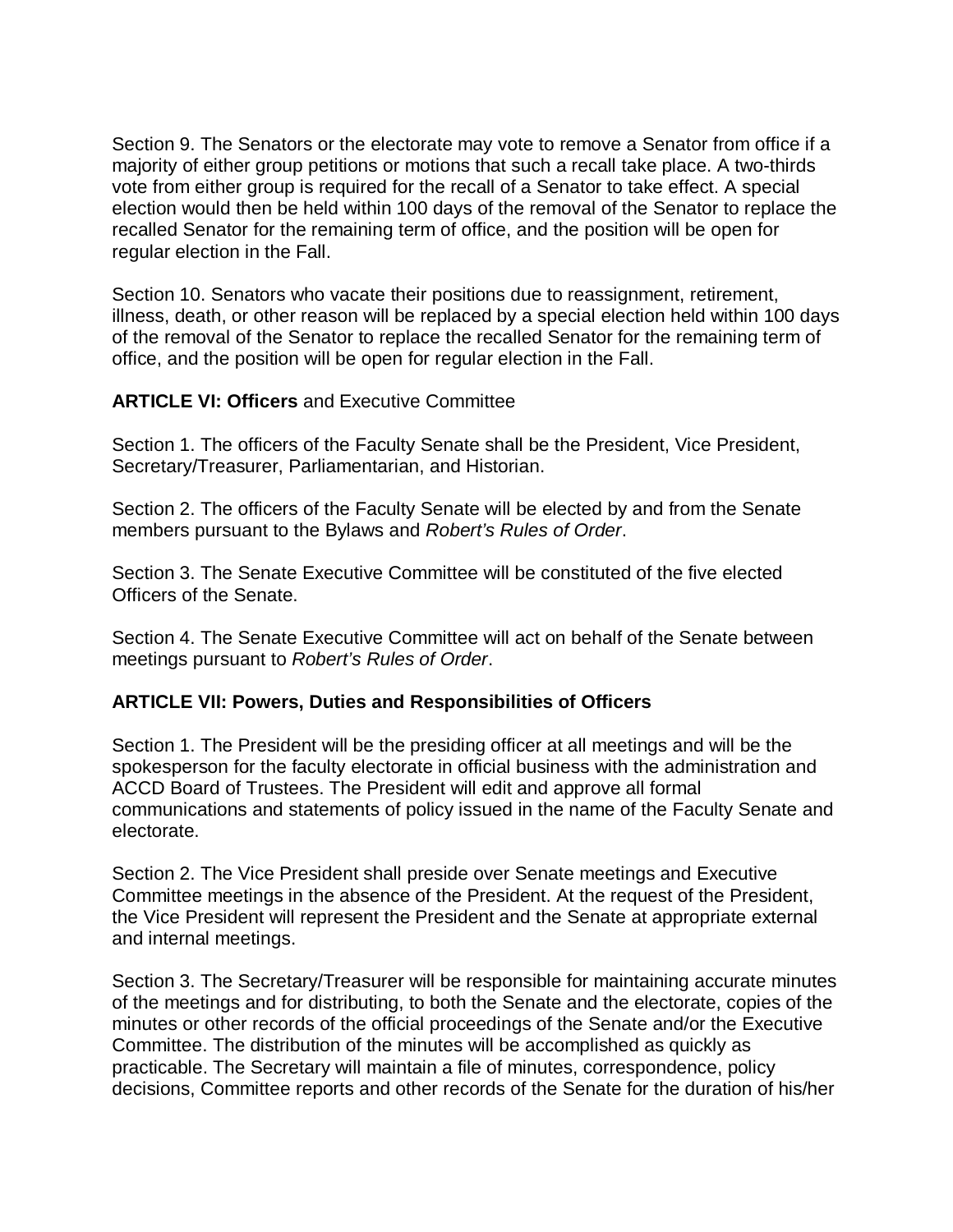term of office and turn over these files to the Historian at the end of his/her term of office. The Secretary/Treasurer will conduct and oversee all elections of all types except when the Secretary/Treasurer has a direct conflict of interest, in which case the President will appoint a designee who does not have a direct conflict of interest to conduct and oversee this particular election. The Secretary will be responsible for calculating the apportionment of delegates among the college's academic areas according to the procedures established in the Bylaws. If needed, the Secretary/Treasurer will keep financial records of the Senate and will give a monthly financial report at each regular meeting.

Section 4. The Parliamentarian shall advise the President, other Senate Officers, committees and members on matters of parliamentary procedure.

Section 5. The Historian shall gather and archive all Senate information, maintain the historical records of the Senate, make arrangements for permanent recording of information, and maintain the Senate web page.

Section 6. The President may appoint any other officer she/he deems necessary for the organization and management of the Senate, subject to approval by a simple majority of the Senate.

# **ARTICLE VIII: Committees**

Section 1. The Executive Committee will consist of the President, Vice President, Secretary/Treasurer, Parliamentarian, and Historian. The Executive Committee shall act on behalf of the Senate in matters requiring immediate action, and any such actions of the Executive Committee are subject to review at the next Senate meeting with a properly constituted quorum. It will carry out the policies of the Senate consistent with the Constitution and Bylaws.

Section 2. The Faculty Senate shall have the following standing committees: Academic Affairs Committee and Administrative Affairs Committee. Each standing committee will be comprised of approximately one-half of all senators (excluding Officers). Both committees shall act on behalf of the Senate in matters requiring immediate action, and any such actions of these committees are subject to review at the next Senate meeting with a properly constituted quorum. Committees will carry out the policies of the Senate consistent with the Constitution and Bylaws.

a. The Academic Affairs Committee will review and make recommendations concerning policies and standards related to academic welfare. This includes, but is not limited to, curriculum, maintaining and improving academic excellence, degree plans, and other related issues.

b. The Administrative Affairs Committee's main purpose is to maintain high standards and effective practices in our administrative processes. This includes,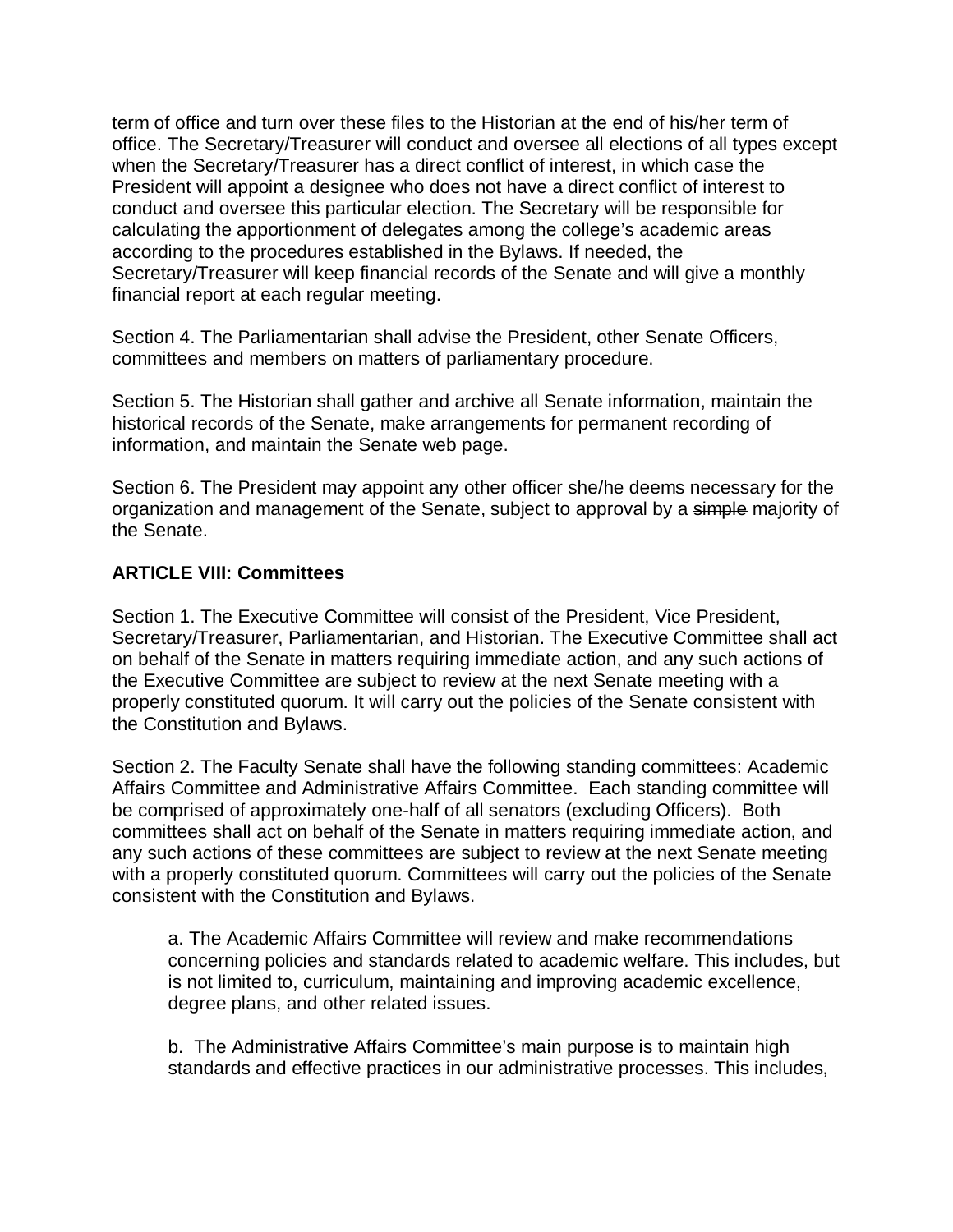but is not limited to, fiscal affairs, promotion and tenure, campus development, registration and scheduling processes, and other related issues.

Section 3. The Senate and the Senate President may create standing or special (*ad hoc*) committees as deemed necessary for the conduct of the business of the Senate.

Section 4. All committee appointees must be confirmed by a majority of the Senate at the next Senate meeting following the appointment(s).

Section 5. The Senate may replace any committee member by a vote of at least twothirds of the Senate at a properly called meeting.

# **ARTICLE IX: Official Business of the Senate**

Section 1. *Robert's Rules of Order* and the Senate Bylaws will govern the parliamentary procedures of the official business of the Senate. The officers and present Senate members will conduct the official business of the Senate. Two-thirds of the elected Senate will be considered a quorum.

Section 2. Senate meetings are open to all members of the Faculty body including tenured, tenure track, fulltime temporary and adjunct faculty; however, voting privileges are reserved for Senate members only.

Section 3. The President or Senate may invite non-faculty members to meetings.

#### **ARTICLE X: Amending the Constitution**

Section 1. Proposed amendments to this Constitution must be formally proposed in writing to the President by either a petition of at least one-third of the electorate or by a petition of at least two-thirds of the Senate.

Section 2. For purposes of discussion, debate or revision, any proposed constitutional amendment will be considered at the next regularly scheduled meeting of the Senate after the submission of proposed amendments to the Secretary/Treasurer.

Section 3. In order to be adopted, amendments to this constitution require at least a two-thirds vote of the electorate.

#### **ARTICLE XI: Bylaws**

The Senate shall have bylaws that with *Robert's Rules of Order* govern the parliamentary procedures of the Senate. The Senate Bylaws may be amended by a majority vote of the Senate at any properly called meeting of the Senate.

# **Senate Constitution and Revised Bylaws 3/12/10**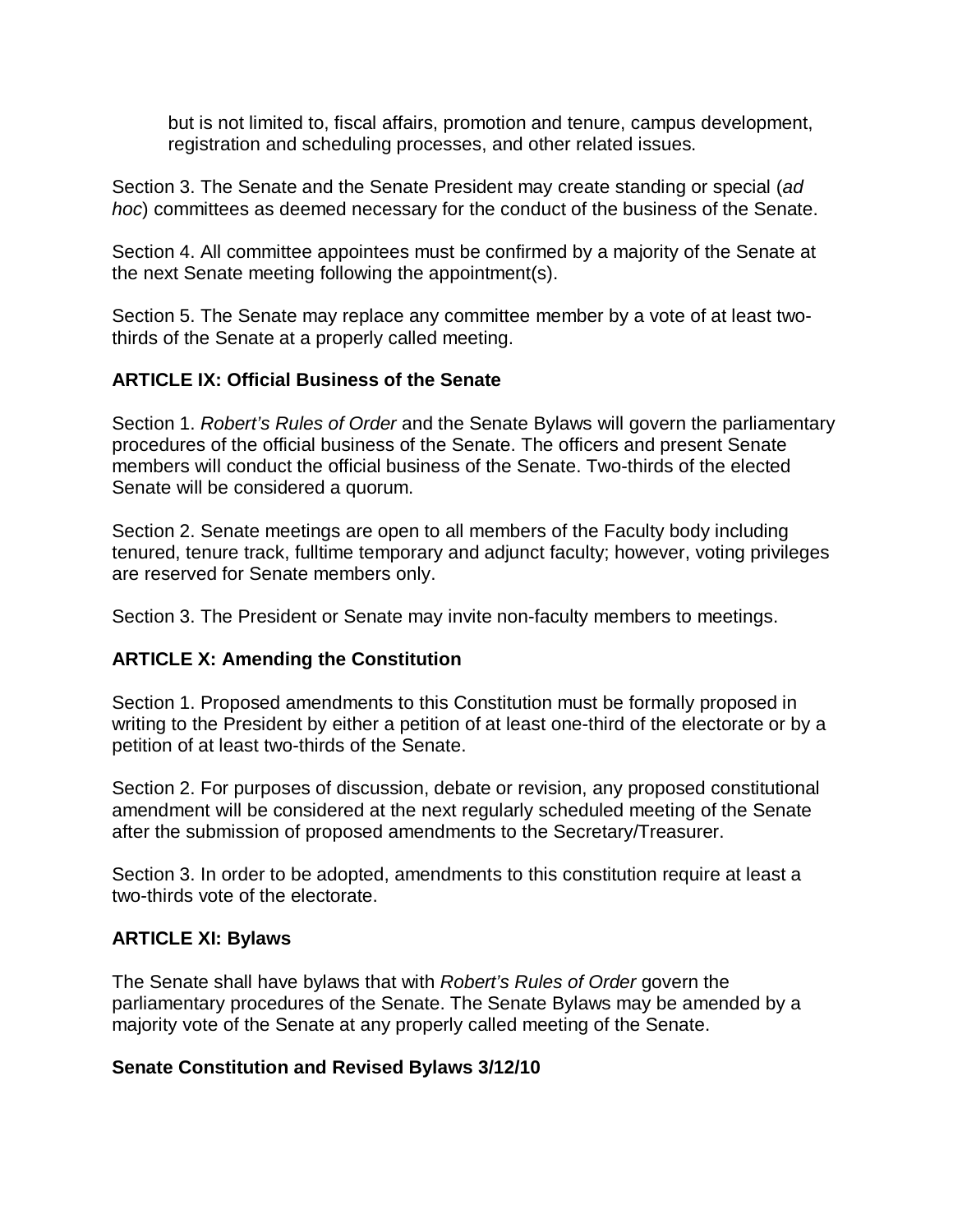## **NORTHWEST VISTA COLLEGE FACULTY SENATE Bylaws**

## **ARTICLE I: Nomination of Candidates for the Senate**

Section 1. Senators representing academic areas must be nominated from and within their respective academic areas.

Section 2. Members of each academic area may nominate up to two members of their academic area for at large Senator positions for each election.

## **ARTICLE II: Election of Senators**

Section 1. The term of office is two years. Whenever possible, terms should be staggered in such a way that approximately half of the Senate is elected every year.

Section 2. Each academic area will have one Senator who is nominated and elected within the academic area. An equivalent number of at-large Senators will be nominated and elected by the faculty electorate.

Section 3. Nominations must be submitted to the Senate Secretary at least 4 days before the election. For elections within an academic area, voting will be by secret ballot. A majority of votes cast will determine the winner of all elections. If no candidate receives a majority vote, there will be a runoff between the two candidates receiving the most votes; if there is a tie for second place (or first place), the runoff will be among all the candidates tied for first or second.

Section 4. In the election for at large Senators, the candidates with the most votes equaling the number of open positions will be declared the winners (e.g., if there are eight vacancies, the eight candidates who receive the most votes will be elected; if there is(are) a tie(s) for the last position(s), there will be a runoff pursuant to *Robert's Rules of Order*).

Section 5. Regular elections will be held in March and runoff elections in April of each year. Newly-elected Senators will assume their duties on the first Monday of the beginning of the Fall Semester.

Section 6. There are no term limits for Senators. Senators may serve an unlimited number of two-year terms, consecutively or non-consecutively.

#### **ARTICLE III: Election of Senate Officers**

Section 1. Nominations of Officer candidates will occur at the first full Senate meeting following the election of new senators and will be conducted by the outgoing Senate Secretary.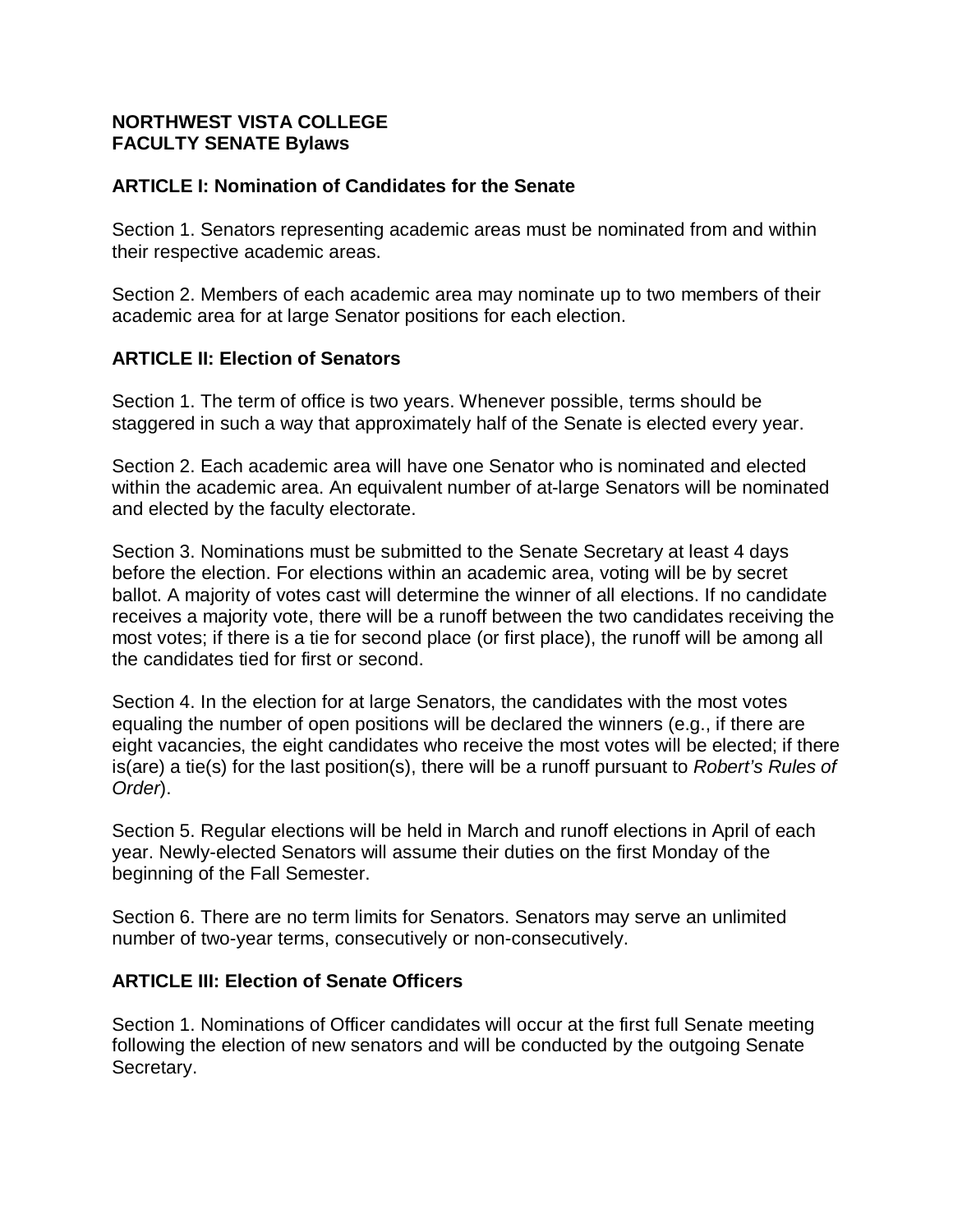Section 2. Senate officer candidates may be nominated by current and newly-elected Senators; Senators may also nominate themselves for Officer positions.

Section 3. The names of all Senators who accept nomination for Officer positions will be made public to the faculty electorate. The electorate will then have 30 days from the date of the nominations to provide feedback to their existing academic area Senators, their at-large Senators, or anonymously. The process for soliciting and obtaining feedback will be determined by the existing Faculty Senate President.

Section 4. Election of Officers will occur at the meeting held in the month following the meeting at which nominations were made. Newly-elected Senators will provide feedback to the existing Senators; however, they do not have voting privileges until the beginning of the upcoming Fall semester. Existing Senators will elect the new Officers. A quorum of existing Senators must be present in order for elections to be held.

Section 5. If the incumbent Secretary chooses to be a candidate for an Officer position, an existing Senator who is not being considered for an Officer position will volunteer to conduct the election for Secretary.

Section 6. A majority of votes cast by the existing Senators will determine the winner of Officer elections. If no candidate receives a majority vote, there will be a runoff between the two candidates receiving the most votes; if there is a tie for second place (or first place) the runoff will be among all the candidates tied for first or second. Runoff elections will take place immediately following the first round of elections.

Section 7. The names of newly-elected Senate Officers will be made public to the faculty electorate following the meeting at which elections are held.

Section 8. Newly-elected Officers will assume their duties at the beginning of the Fall semester. Outgoing Officers will be responsible for training new Officers before the first meeting of the Fall semester.

Section 9. Officer positions are one-year positions. If an Officer leaves the Senate at any time before the end of the one year, a special election will be held within 30 days of the vacancy of that position. Special elections will follow the procedures listed in Article III, Sections 3, 4, 5, 6, and 7; the new Officer will assume the duties of that office immediately upon election.

Section 10. There are no term limits for Senate Officers. Officers may serve an unlimited number of one-year terms, consecutively or non-consecutively.

#### **ARTICLE IV: Faculty Senate Meetings**

Section 1. The first regular Senate meeting will be called within the first four weeks following the beginning of the fall semester. The time and place will be designated by the President of the Senate. The Senate will meet once a month during the academic